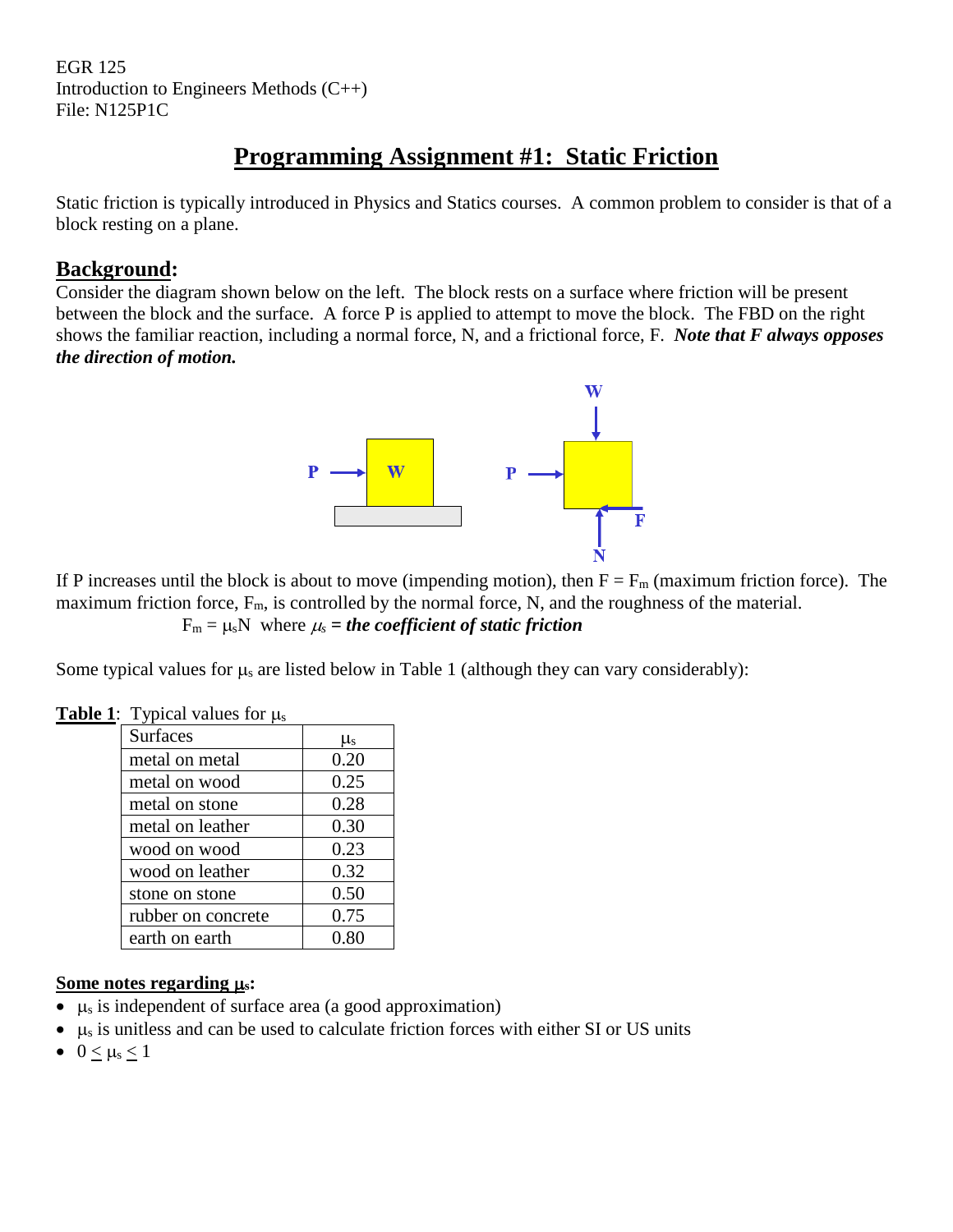#### **Impending upward motion versus impending downward motion**

In the diagram shown below, there is a range of values of P for which the block will be in equilibrium (not moving uphill or downhill).



• The **minimum value of P (Pdown)** is when the block is about to begin sliding down the incline (*impending downward motion*). In this case the friction force is directed up the incline (opposing motion).



• The **maximum value of P (Pup)**is when the block is about to begin moving up the incline (*impending upward motion*). In this case the friction force is directed down the incline (opposing motion).



Equilibriu <sup>m</sup> equations for impending downward motion :

$$
\sum F_x = 0 = \text{Pos}(\alpha) - \mu \text{N} - \text{Wsin}(\beta)
$$
  
\n
$$
\sum F_y = 0 = -\text{Psin}(\alpha) + \text{N} - \text{Wcos}(\beta)
$$
  
\nSolving for P yields :  
\n
$$
P = \frac{\text{W}[\sin(\beta) + \mu \cos(\beta)]}{\cos(\alpha) - \mu \sin(\alpha)}
$$
 (P<sub>up</sub>)

#### **Program Requirements:**

Write a C++ program to analyze the block and plane illustrated below according to the following specifications:

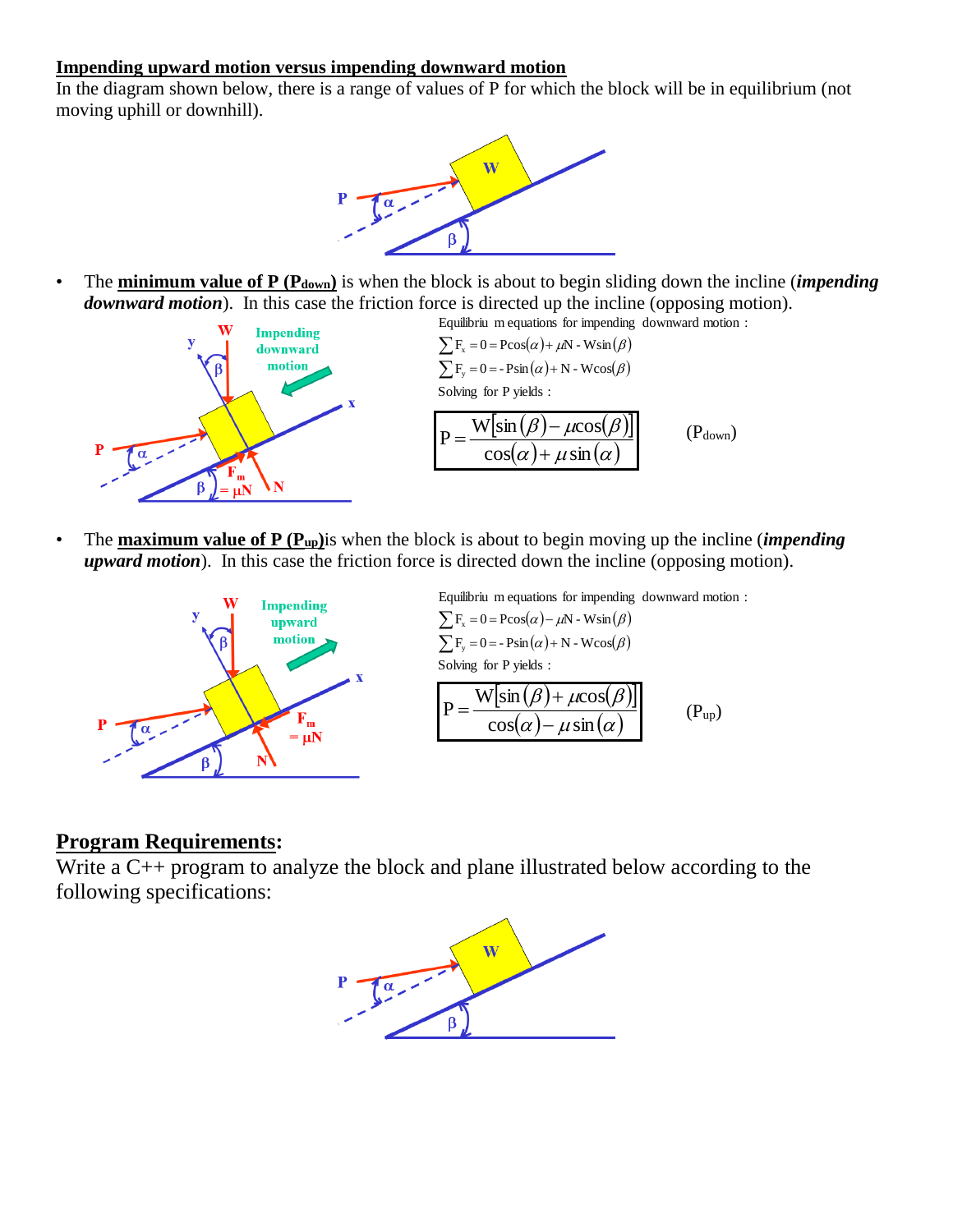- 1. User inputs: The user should be prompted (with clear instructions) to input the values for P, W (or m),  $\alpha$ , and  $\beta$ . Specifically:
	- The user should be asked whether they want to work in US units or SI units.
	- The force applied, P, should be entered in either:
		- o N or kN (for SI units)
		- $\circ$  lb or kips (for US units) Note: 1 kip = 1 "kilopound" = 1000 lb
	- The angle of the force,  $\alpha$ , and the angle of the incline,  $\beta$ , should be entered in either degrees or radians.
	- The user may enter either the weight or the mass of the block.
		- o If SI units were chosen, enter mass in kg or weight in N or kN. Mass should be converted to weight. Recall that  $W = mg$ , where  $g = 9.81$  m/s<sup>2</sup>.
		- o If US units were chosen, enter mass in slugs or weight in lb or kips. Mass should be converted to weight. Recall that  $W = mg$ , where  $g = 32.2$  ft/s<sup>2</sup>.
- 2. Finding  $\mu_s$ : Determine the coefficient of static friction by prompting the user to enter the material for the block and the material for the plane (or choose the material from a menu). Valid block and plane materials include certain combinations of metal, wood, stone, leather, earth, rubber, and concrete. Using Table 1, determine the correct value of  $\mu$ <sub>s</sub>. Notes:
	- In Table 1, the materials may be listed in either order. For example,  $\mu_s = 0.25$  for *wood on metal* (listed) and  $\mu_s = 0.25$  for *metal on wood* (not specifically listed).
	- Only the combinations of valid materials listed are valid. For example, "leather on leather" is not listed in the table, so it is not valid.
- 3. Testing for valid inputs: If any invalid inputs occur, display a descriptive error message
	- Test for  $-30^{\circ} < \alpha < 30^{\circ}$
	- Test for  $0^{\circ} < \beta < 75^{\circ}$
	- If any units are entered as strings or characters, they must be properly spelled.
	- Only the allowable materials may be used and they must be properly spelled.
	- Values for P, W, and m must be positive.
- 4. Perform the following calculations:
	- Determine the minimum value of P<sub>up</sub> (in lb or N) for impending *upward* motion.
	- Determine the minimum value of P<sub>down</sub> (in lb or N) for impending *downward* motion.
		- $\circ$  If this value is positive, it means that the block will slide down on its own with  $P_{down} = 0$ .
		- $\circ$  If this value if negative, it means that the block will not slide down on its own with  $P_{down} = 0$ .
- 5. Displaying results: *Redisplay all inputs* and display all outputs in a neat format with clear names, symbols, and units. Specifically:
	- Display the following: P, W, m,  $\alpha$ ,  $\beta$ , block material, plane material,  $\mu_s$ , minimum P for impending upward motion, and the minimum P for impending downward motion
	- Use 2 digits after the decimal point for all forces or weights and 1 digit after the decimal point for all angles.
	- For the value of P entered, state whether the block will:
		- $\circ$  Move upward (if P > P<sub>up</sub>)
		- $\circ$  Move downward (if  $P < P_{down}$ )
		- $\circ$  Not move  $(\overline{P_{down} < P < P_{up}})$
	- If  $P = 0$ , state whether the block will slide downward on its own or not (it will slide down on its own if  $P_{down} > 0$

## **Example:**

Inputs:  $\alpha = 18^\circ$ ,  $\beta = 35^\circ$ , P = 100 lb, W = 75 lb, block material = wood, plane material = metal: Results:  $\mu_s = 0.25$ , P<sub>down</sub> for downward motion = 26.90 lb, P<sub>up</sub> for upward motion = 66.81 lb, the block will move upward for  $P = 100$  lb. The block will slide down on its own if  $P = 0$ .